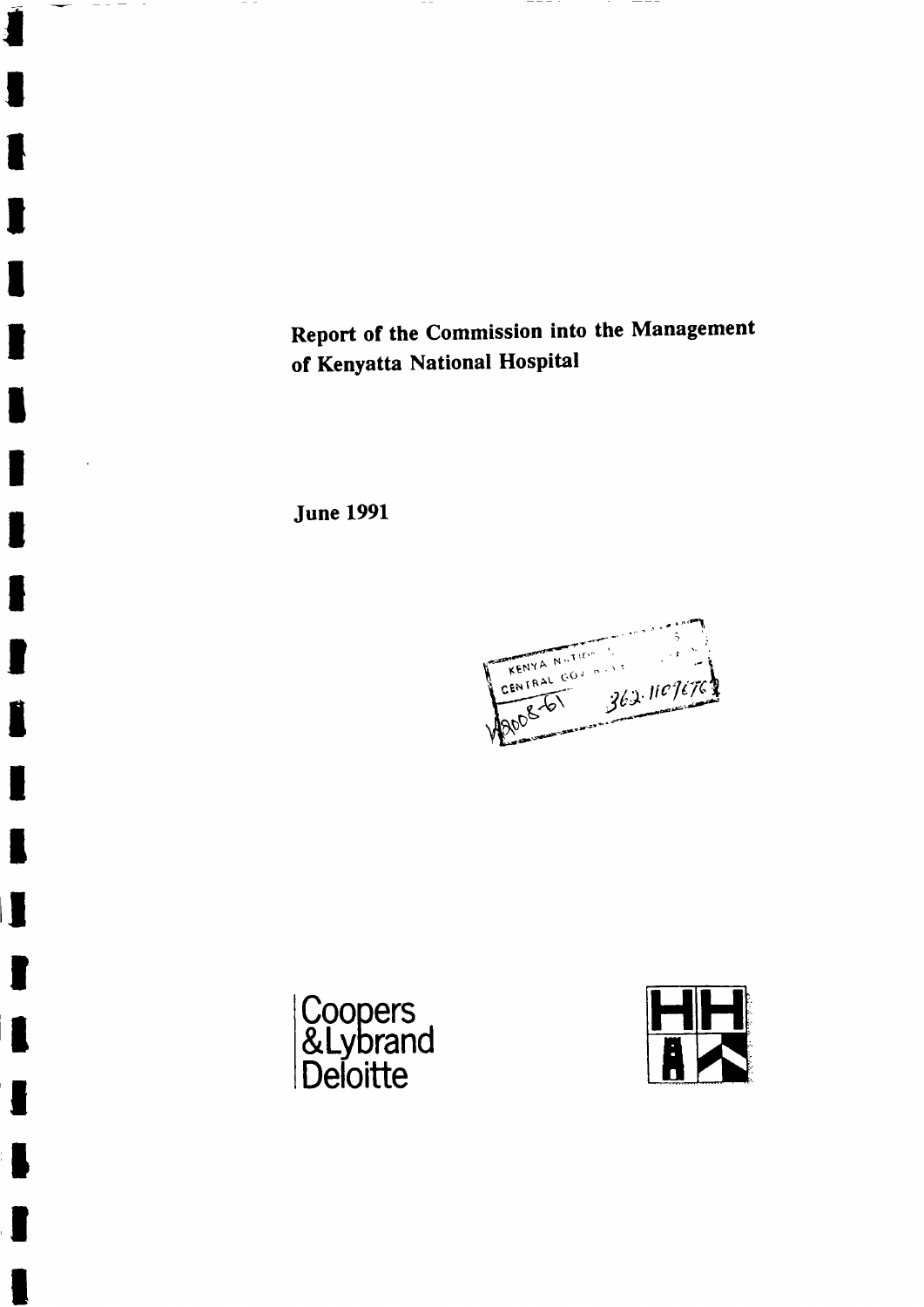

/

I

I

t

I

T

t

I<br>I

T

I

T

t

I

I

I

I

I

t

I

t

I

management consultants

Plumtree Court London EC4A 4HT

telephone 071 -583 5000 cables Colybrand London telex 887470 facsimile 071-822 4652

a member firm of

**Coopers** &Lybrand (International)

your reference

our reference

EGL/SA45

His Excellency The President of Kenya The Hon Daniel T. Arup Moi C.G.H.M.P., State House, NAIROBI, Kenya.

4th June 1991.

Your Excellency,

## MANAGEMENT OF THE KENYATTA NATIONAL HOSPITAL

We have great pleasure in presenting our report, in accordance with your commission of the 9th April. During our one month review we spoke to over 50 staff and other people concerned with the management of the Kenyatta National Hospital. We are very grateful for their help. We are also thankful for the many long and detailed reports written about the Kenyatta National Hospital (KNH). It is not our intention to add to their number. Instead we have attempted to provide a brief diagnosis of the main problems faced by the hospital, a description of some of the symptoms we found and recommendations for action. We have ensured that the steps we recommend will complement the long term programme of reforms on which the KNH is embarked, and are capable of being implemented in the short term, to provide visible signs of improvement.

In brief our recommendations are as follows:

1. The KNH is not only a major referral, teaching and research centre it also serves as the main general hospital for Nairobi. The referral and teaching roles of the KNH are in danger of being overwhelmed by local demand for general hospital services. To prevent this separate areas of the hospital should operate with defined budgets for referral purposes and for the provision of local general hospital services.

2. The operation of the hospital is currently severely constrained by its financial position. Debts to suppliers and staff mean that the KNH is often unable to obtain the resources it needs, and when it does, it pays a high price for them. Paying otf these debts would enable the KNH to obtain resources at lower cost and would provide an immediate improvement in services. In the longer term an allocation agreed with the Ministry of Health for referral services and for local general services should be paid by the Treasury direct to the KNH as a parastatal. We recognise that the allocation may be limited to its current proportion of the national health budget. In times of epidemic this sum might be supplemented by a national disaster fund.

London Aberdeen Armagh Bangor (NT) Bellast Birmingham Blackburn Bournemouth Bristol Cambridge Gardiff Croydon Dungannon Edinburgh Enniskillen Glasgow<br>Gloucester Irvine King s Lynn Larne Leeds Leicester Liverpool Madstone M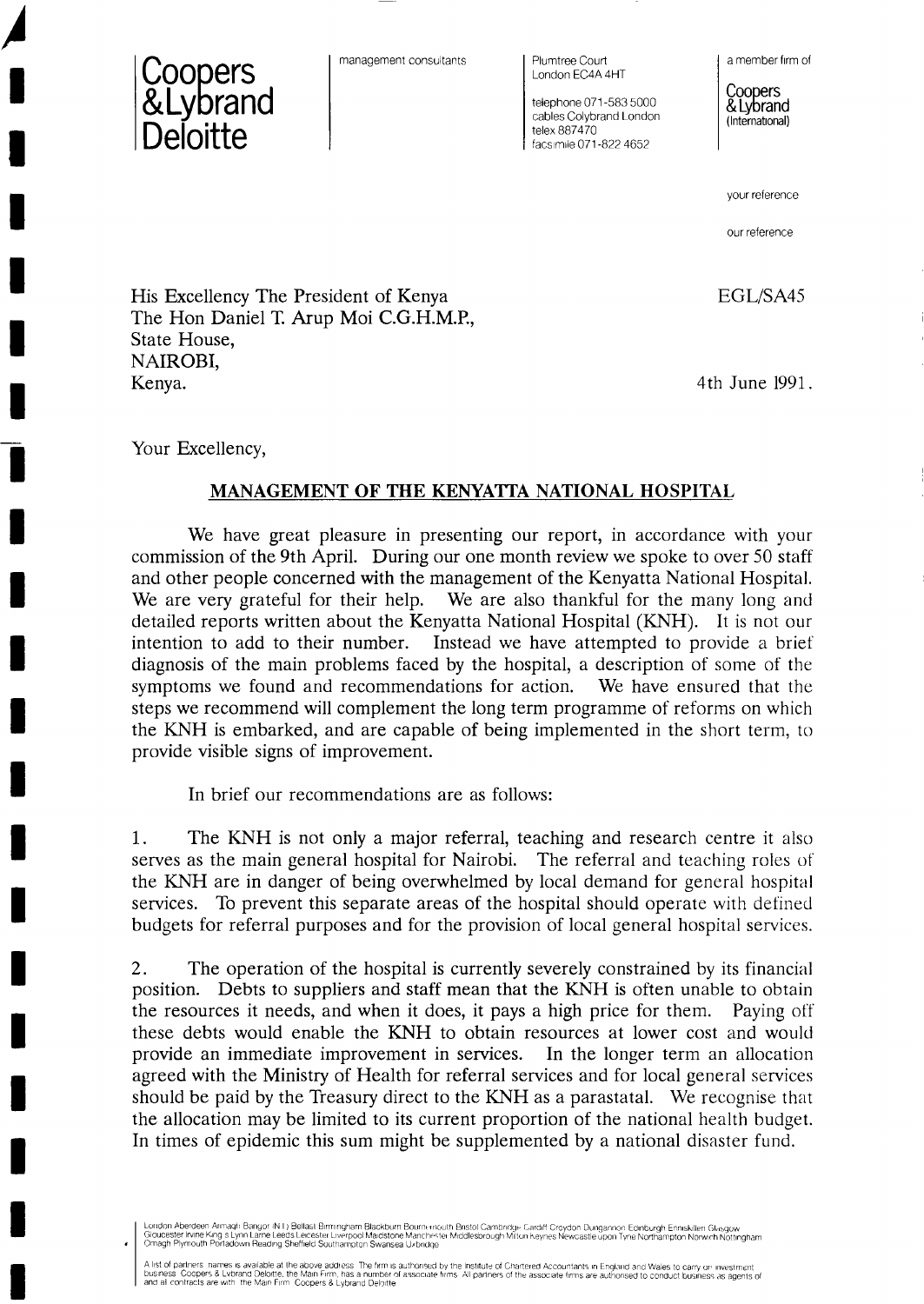3. The areas of the hospital providing referral services and examples of modern medical practice on which teaching will be based, should be operated to a very much greater level of effectiveness and efficiency than at present. This requires a budget based on the number of patients treated, with careful thought as to the types of condition for which treatment is most effective. Greater use of day surgery and hostel accommodation would also improve cost effectiveness and improve access to seruices for patients from distant parts of the country. Efficiency can be improved by rebalancing the service, using less medical staff and more supplies and greatly reducing lengths of stay and cancelled operating sessions.

4. Amenity beds should also be used for teaching purposes and should maintain high standards of modern medicine. The number of amenity beds should be The number of amenity beds should be increased quickly. Charges for these beds should at least cover the costs of supplies and can contribute to staff and overhead costs. Doctors can be encouraged to use amenity beds by enabling them to charge separately for their services provided in their own time.

5. Improvements in local general hospital services should also be sought, but it must be recognised that in this area of the hospital longer lengths of stay will be likely and services will be limited by the funding available. At the same time, efforts to improve local clinics and dispensary services in Nairobi should continue. Appropriate levels of cost sharing must be seen to be fair and good value for money by patients and should be at different levels for dispensaries, local general hospital services and referral services. Such arrangements should ensure that patients use seryices appropriate to their needs. It is also important to eliminate practices such as illicit demands for payment and queue jumping which were widely reported.

6. While the KNH has a long term plan for improvement and many statf are clearly able and working well at a detailed level, it is evident that KNH lacks management. There is an urgent need to strengthen management, not only in fields such as administration, finance and support services but also with regard to the management of clinical services. To provide an injection of management in these fields in the short term and to provide the basis for long term development of modern hospital management in Kenya, we recommend that a contract should be established with a prestigious teaching hospital. This should provide for a twinning relationship which should exchange management staff, including clinicians with management responsibilities, on contract terms with clear performance improvement and operational targets to be achieved. Further details of the steps required to implement these measures are set out in the accompanying report. These steps should be coordinated with the measures already proposed with World Bank and USAID support.

t

I

I

T

T

I

T

t

T

I

I

T

I

I

t

I

I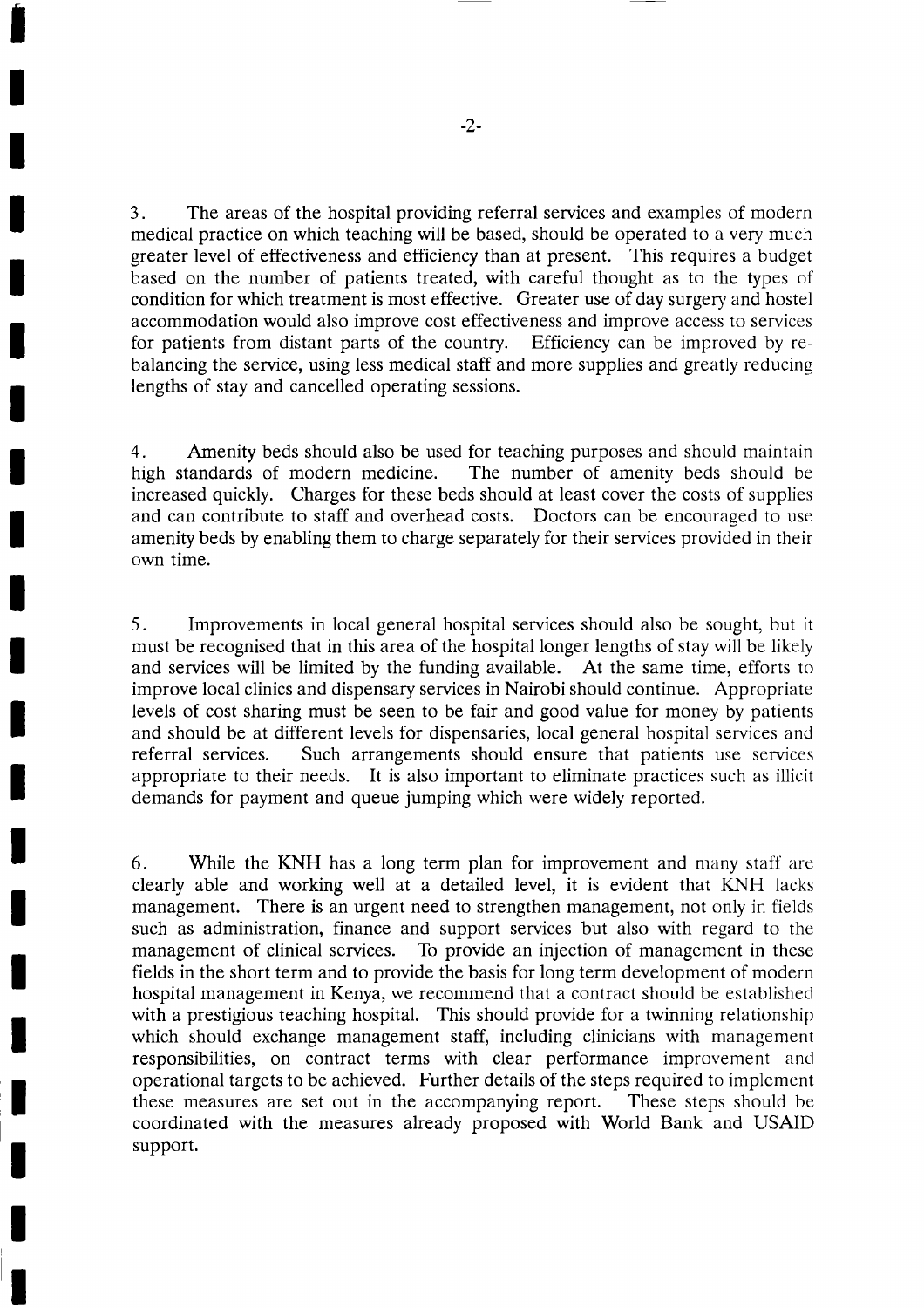<sup>7</sup>. Management in clinical fields requires control of the use of time by doctors. To this end we recommend that doctors should be contracted specifically for the amount of time they are required to work in the hospital, or to be on call. Currently KNH has many more doctors than can be usefully deployed on a full-time basis, therefore, the options of either offering part-time contracts (which we believe many would prefer) or redeploying doctors to other hospitals should be implemented. Heads of clinical departments should have authority over all staff regardless of whether they are appointed by the Medical School or Hospital, noting only that their contracts will define different responsibilities for such staff. Overall responsibility for the operation of the hospital should be vested in the Director of the KNH but we recommend a small executive team should be formed including the Dean of the Medical School in order to ensure that in managing the Medical School and Hospital staff the KNH speaks with one voice.

8. Pathology services require immediate improvement. We recommend that these services should be provided under a management contract specifying the services to be provided to the KNH and the charge for services. Under such arrangements an in-house service with better management could also carry out tests for other hospitals in Kenya. It will be necessary to develop a detailed contract for such services, which should also provide for teaching commitments.

9. Maintenance and the operation of the laundry also require urgent action. While steps are in hand which are designed to improve the planning of maintenance and to refurbish the laundries, we recommend that most of these services should be carried out under contract.

10. We believe these steps together with the proposed refurbishment of the KNH and measures already in hand to improve management in the long term will provide a new starting point for the hospital. A symbol of this new start would be to repaint the hospital as these measures are announced, this would have a significant impact on staff morale.

In the report which follows we identify the potential for very great improvements in performance of the hospital. In order to ensure that these are carried through we suggest that the twinning contract should establish more exact targets. Progress towards these targets should be reported to the Board of the KNH and to your office in order to ensure that the pressure to improve seruices to the people of Kenya is maintained.

**j** 

I

t

I

I

T

T

I

t

t

I

t

I

I

I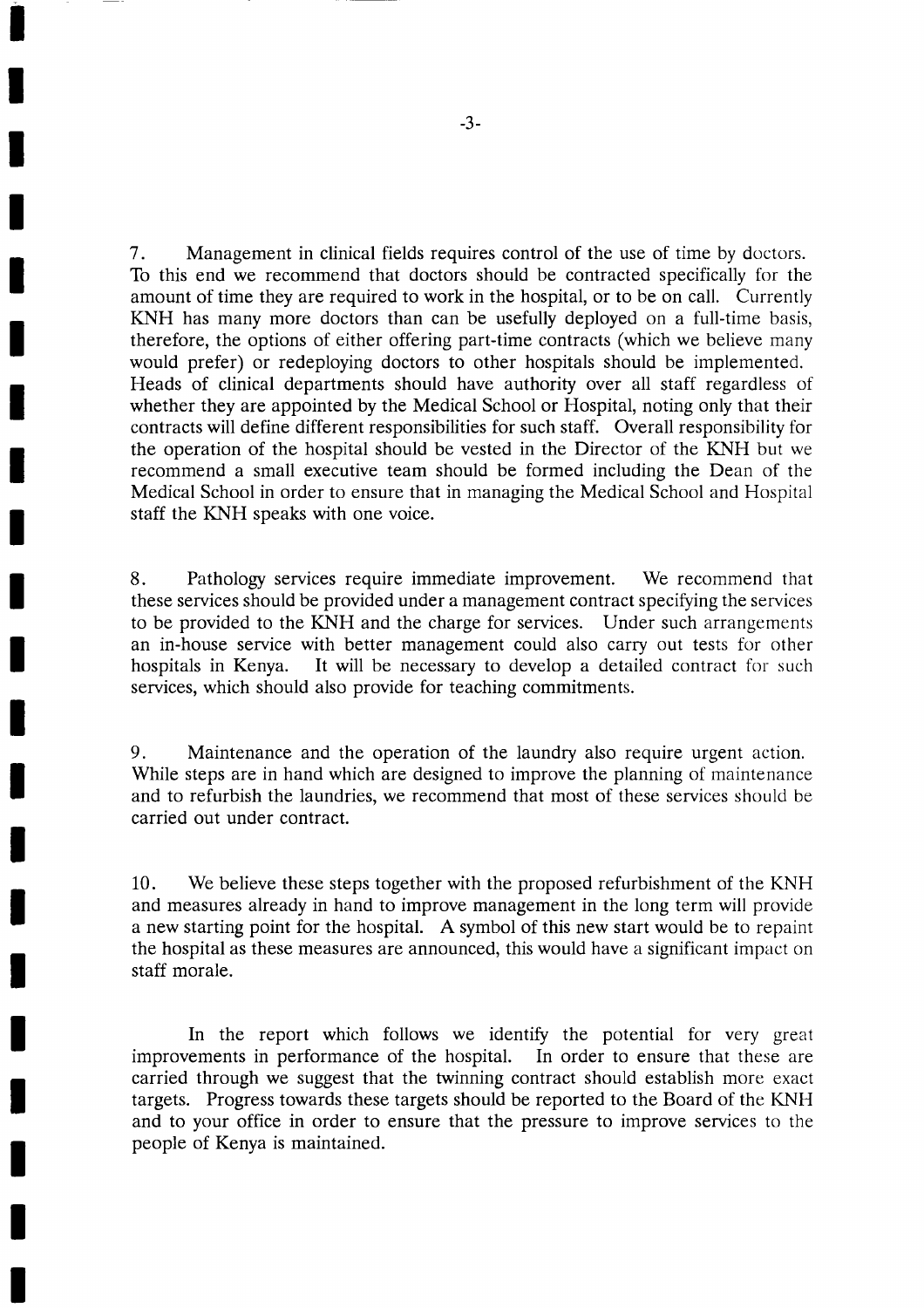Your Excellency, we have arrived at these conclusions after careful consideration of the facts set out in the report which follows. We hope that our contribution will help to establish a new era of effective management at this vitally important national institution.

Yours faithfully,

I

I

T

I

T

I

t

I

T

t

I

t

T

T

Jahard

Dr. G. Lister Partner Responsible for Health Care Management

Coopers & Lybrand Deloitte.<br> $\overline{11}$ ,  $\overline{12}$ ,  $\overline{13}$ ,  $\overline{15}$ 

Dr. K. Grant Chief Executive, St. Bartholomew's Hospital, London.

| KENYA N        |  |
|----------------|--|
| FIZENTRAL COLL |  |
| Likage 8-61    |  |
|                |  |
|                |  |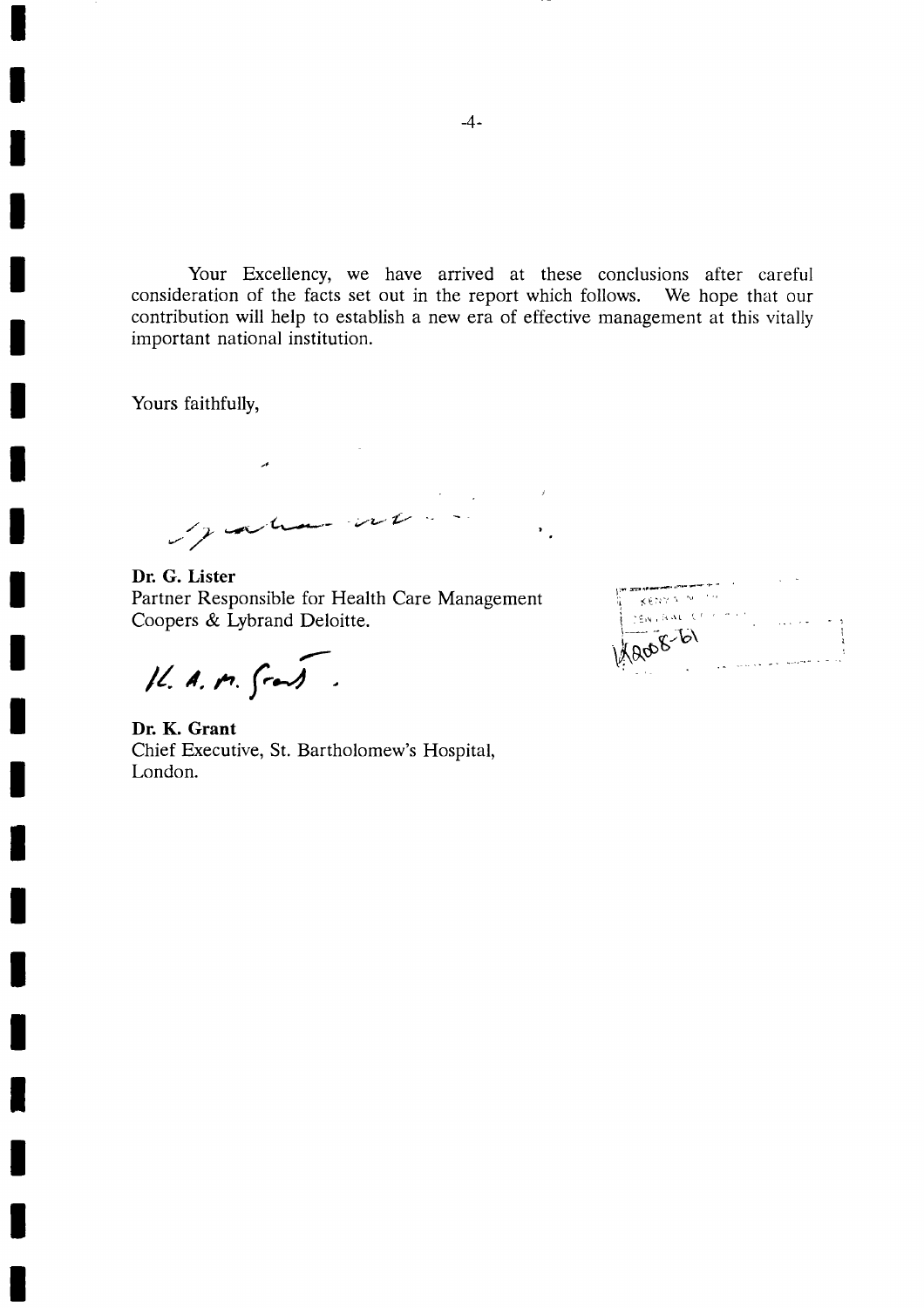# REPORT OF THE COMMISSION INTO THE MANAGEMENT OF THE KENYATTA NATIONAL HOSPITAL

#### Introduction

I

I

I

I

t

T

I

T

l

t

I

1

I

I

I

I

I

**I** 

I

il

1. This report presents the findings of a Commission into the management of the Kenyatta National Hospital (KNH). The commission was appointed by His Excellency the President of Kenya to carry out a one month review and report on key management issues, constraints on current arrangements and to recommend options for improvement.

2. During the review the Commission visited virtually every part of the KNH and spoke with over fifty members of staff and others concerned with its management. In addition a series of reports on management were studied including the Abdullah Report on the delivery of Public Health Services of February 1985, the KNH Financial Resources and Proposed Sources of Funding of November 1987, the Reach Report, the Board KNH Plan of Action for Reform of May 1988, the Report on the Organisation Structure and Staffing of the KNH by the Directorate of Personnel Management of September 1990 and the report by MSH on Accounting and Financial Systems of April 1991. The review team also met with representatives of USAID and the World Bank to discuss ongoing proposals for assistance to KNH. The Commission agreed with the steps proposed and being put in hand, noting only that in some areas further action would be required to achieve the desired improvement in the short and medium term.

3. The Commission does not wish to represent its work as being a substitute for the detailed studies which have preceeded it. This report will, therefore, not repeat in detail comments and proposals contained elsewhere but will attempt to put forward a series of proposals to strengthen and add to the actions already in hand. These include a major refurbishment programme for the building and equipment, restructuring of management, measures to develop improved financial systems, and support in relation to management development, financial management, quality assurance and the planning of maintenance.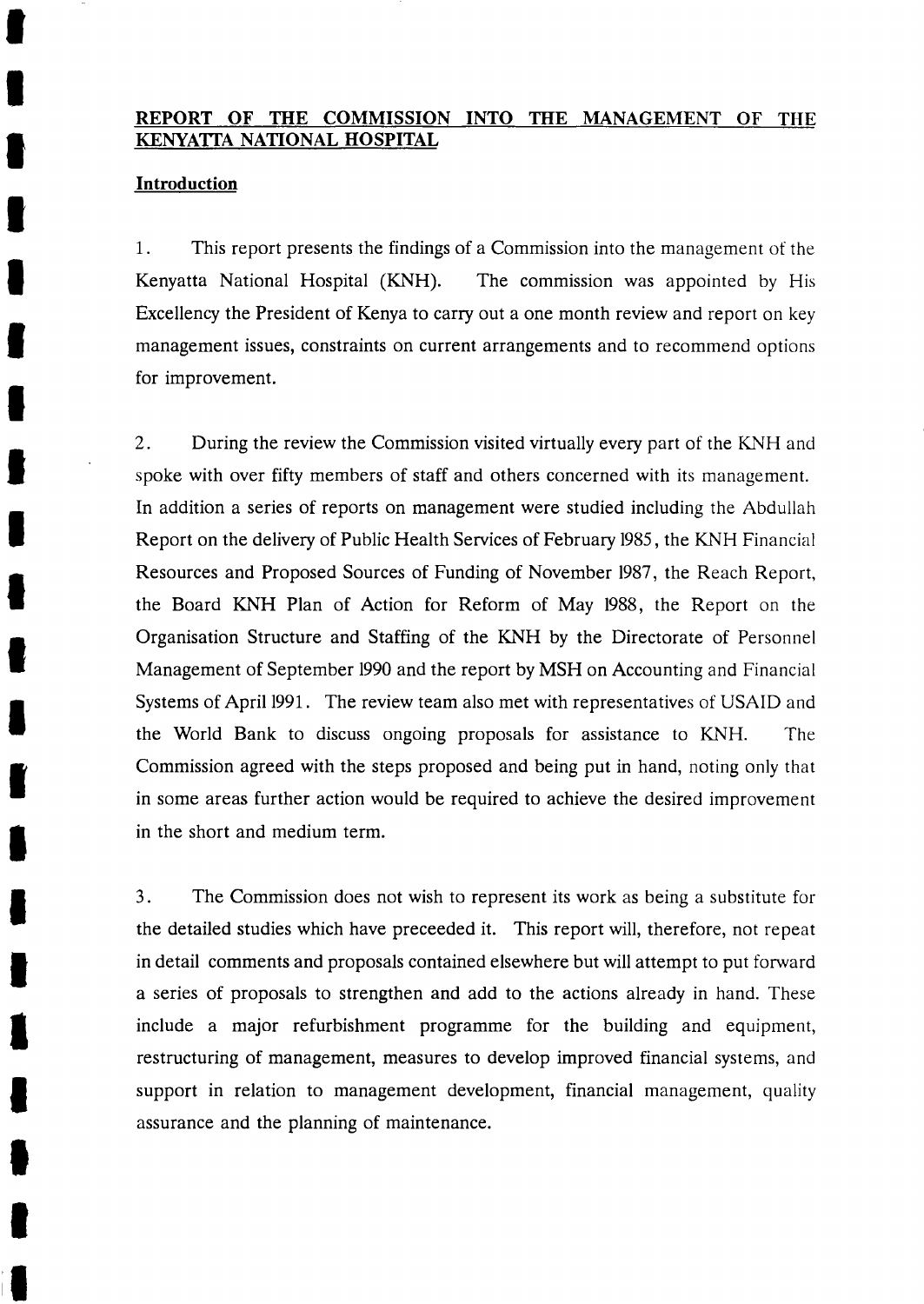4. The findings and recommendations of the Commission are set out under the following headings :-

Clarifying the Role of KNH

I

I

I

I

l

T

I

I

T

I

t

I

I

I

I

I

I

l

l

I

t

- Resolving Financial Uncertainty
- Improving Effectiveness and Efficiency
- Strengthening Management
- Improving the Management of Pathology Laboratories
- Improving Maintenance and Laundry Services
- Building Staff Morale and Discipline

In each field we present a diagnosis of the problem, some of the symptoms which are apparent and recommendations for action.

# Clarifying the Role of the Kenyatta National Hospital

5. It is impossible to exercise management unless the role and objectives of the organisation are clear. In the case of the KNH, while there are statements of what it should be doing, in practice the hospital finds that it is trapped between excessive demand and limited resources.

6. The KNH intends to be a major centre for referral services to treat cases too complex for other hospitals and a teaching hospital offering experience of appropriate modern clinical practice. In fact it is overwhelmed by demand for local general hospital services and in the case of the Casualty Department demand for primary health services which Nairobi City Commission facilities are unable to meet. This coupled with the limited resources available is diluting the general quality of services which can be provided in all parts of the hospital.

<sup>7</sup>. The effect of this is to compromise the quality of teaching available to doctors in training and other grades of staff by providing insufficient experience of modern medical practice. It also results in a very uneven quality of service and ditficulty in planning and providing efficient treatment. For example in orthopaedic surgery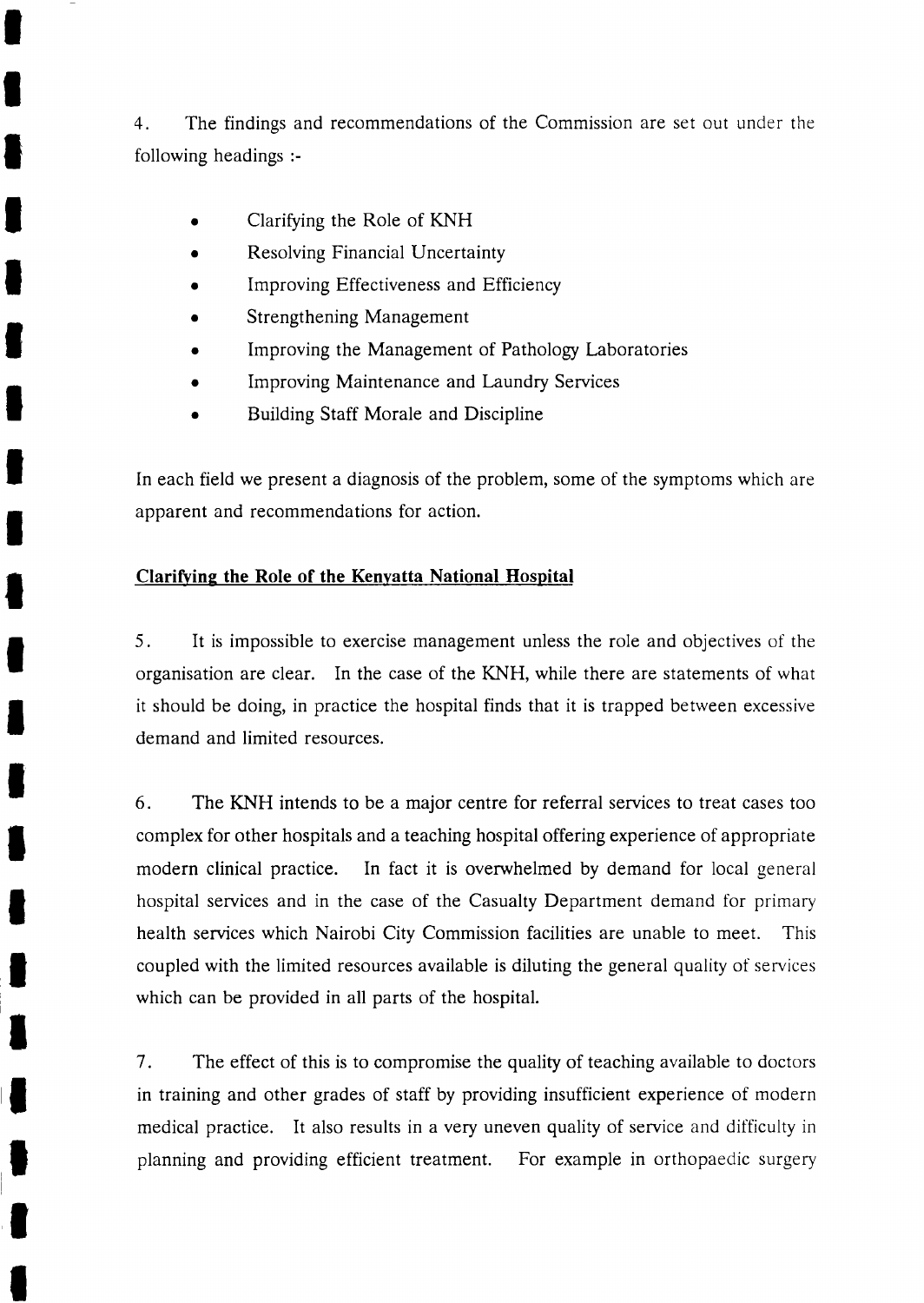modern medical practice is to internally fix fractures with plates, pins or screws. This can result in a length of stay of about six days. Lacking such supplies the patient may be treated by being left in traction for up to twelve weeks.

8. Over the past 15 years since the KNH was expanded, modern medical practice has led to a far more intensive use of hospital beds. Thus over this period a teaching hospital in London has reduced its beds from  $2,400$  to  $1,200$  while still increasing the number of patients served. This hospital plans a further reduction of 200 beds while still maintaining or increasing services by the provision of day surgery. Thus, using modern medical practice the KNH could treat many more patients than originally planned. However, such medicine is also very expensive and it is apparent that within the allocation available to the KNH it cannot afford to run all its beds at this level.

## Recommendations

I

I

l

I

l

I

T

I

T

t

l

l

J

I

I

I

I

I

I

I

I

9. The options facing the KNH are, therefore, to greatly increase its income to reduce overall number of beds in use or to differentiate between referral beds and those offering examples of modern medicine for teaching purposes and beds oftering local general hospital services. On balance, while opportunities can be sought to increase income, the feasible option is to differentiate services. This is done by teaching hospitals in the UK which distinguish between beds allocated for specialist services and those for local general acute services. In teaching all grades of staff it would then be possible to provide clear examples of appropriate modern medicine as well as experience of local general hospital services.

10. There are a number of ways in which this distinction could be made, for example; by defining referral only specialties such as renal, cardiac, neuroscience, oncology and medical sub-specialties such as dermatology, gastroenterology, chest medicine and endocrinology. In addition separate floors could be identitied with local or specialist services. Amenity beds could be expanded and used more extensively for teaching modern medical practice. It may also be possible to transfer patients from the IDH to the main building and use the beds for local general services.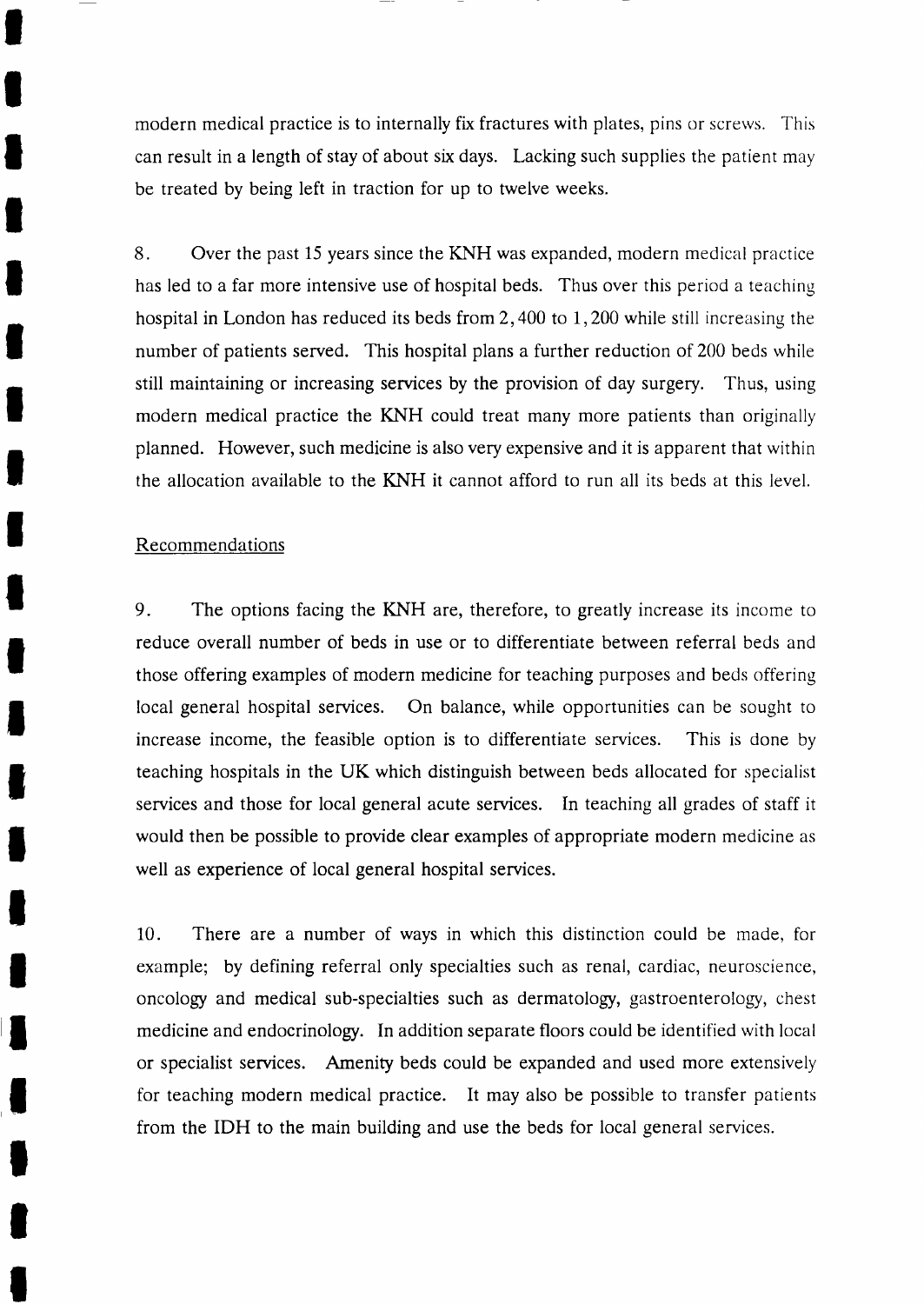11. Such measures would greatly strengthen steps which are in hand to introduce referral protocols, by defining the types of service available as referral or local services. The capacity which could be made available at the KNH by more intensive use of beds needs to be taken into account in planning other health care facilities in Nairobi. However, this should certainly not halt efforts to upgrade primary health care services, provided by the Nairobi City Commission which are also essential to reduce pressure on the KNH.

T

I

1

I

l

I

t

I

T

I

l

I

1

I

I

T

I

I

I

T

I

12. The role of the Medical School in teaching and research also requires some clarification, particularly in respect of the development of other medical training facilities in Kenya. This could best be achieved by giving greater emphasis to research into appropriate modern hospital treatment protocols for Kenya. At the same time the relationship between the Medical School and the hospital shows many signs of strain. This occurs in virtually all teaching hospitals throughout the world because of the different priorities and requirements of medical schools and hospitals. Greater cohesion will be achieved if there is a common agreement as to the standards of clinical practice, services and supplies to be followed. Differentiating areas of the hospitals would permit higher standards appropriate to teaching to be followed in defined areas of the hospitals. It is also vitally important that there should be a clear lines of authority throughout the KNH. It is suggested that all medical statf whether employed by the university or the hospital should be accountable to the heads of clinical division and that they in turn should be accountable to the Assistant Director (Clinical) of KNH for their clinical work and to the Dean of the Medical School for teaching and research. In order to ensure that KNH speaks with one voice on key management issues, a small executive committee should be formed including the Director of the KNH, the Dean of the Medical School, the Director of Clinical Services KNH, the Chief Nurse, the Deputy Director (Administration) and the Finance Manager. These measures are intended to complement and strengthen steps currently being taken to establish a formal agreement between the Medical School and Hospital and to introduce a new management structure.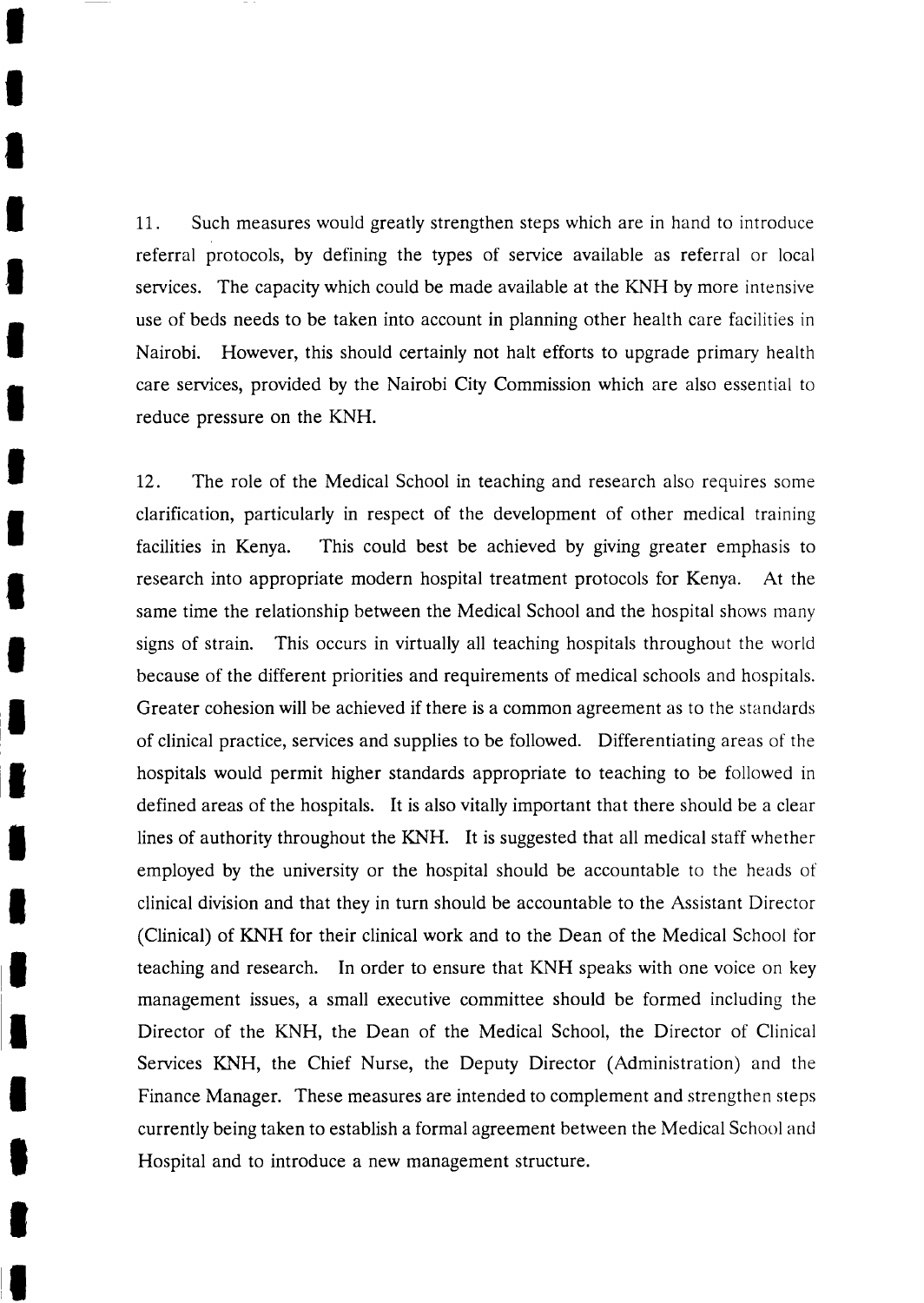#### Resolving Funding Uncertainty

I

I

l

I

I

I

I

I

I

l

T

I

I

t

I

T

I

l

I

T

I

13. The Commission accepts that the financial allocation to the KNH must be limited to a level affordable within the national health budget. There is no 'right' level for this allocation, the KNH must plan its services within the finances available. As indicated the current level does not permit all the beds in the KNH to be operated intensively in accordance with modern medical practice.

14. It is, however, an essential prerequisite for management that finance should be clear and certain. This has not been the case for the KNH since its creation as <sup>a</sup> parastatal. The greatest source of uncertainty has arisen from the payment of its allocation through the Ministry of Health. KNH figures show that the hospital has not received its full grant allocation over the past three years and that the amount not received corresponds to the increase in debt which it has incurred over this period. Ministry of Health officials provided a different explanation, that money has been paid in the form of salaries and that the debt, therefore, represents an overspend. The Commission can only observe that there is uncertainty between the KNH and MOH over the amount of income received and this needs to be resolved. There has also been some uncertainty over the amount of income which can be obtained from cost sharing, though the amounts involved are far less in this case.

15. The consequence of this uncertainty has been an increase in KNH debts to some Ksh 140 million. This is owed principally to suppliers and to its own female staff who opt for contract terms, no bonuses having been paid on these contracts for nearly four years. This has resulted in suppliers charging very high prices. Since the value of money to such suppliers is likely to be at least  $20\%$  per annum it is likely that an equivalent premium is being added to KNH supplies. Others have simply ceased trading with KNH until outstanding invoices are cleared. As a result staff often have to use more expensive supply items because cheaper items are not available. For example, because disposable gloves are not available staff have to use and re-use surgical gloves which are more expensive and less hygienic. The non-payment of bonuses has not only had a very bad impact on staff morale but has also made it more difficult for KNH to recruit staff.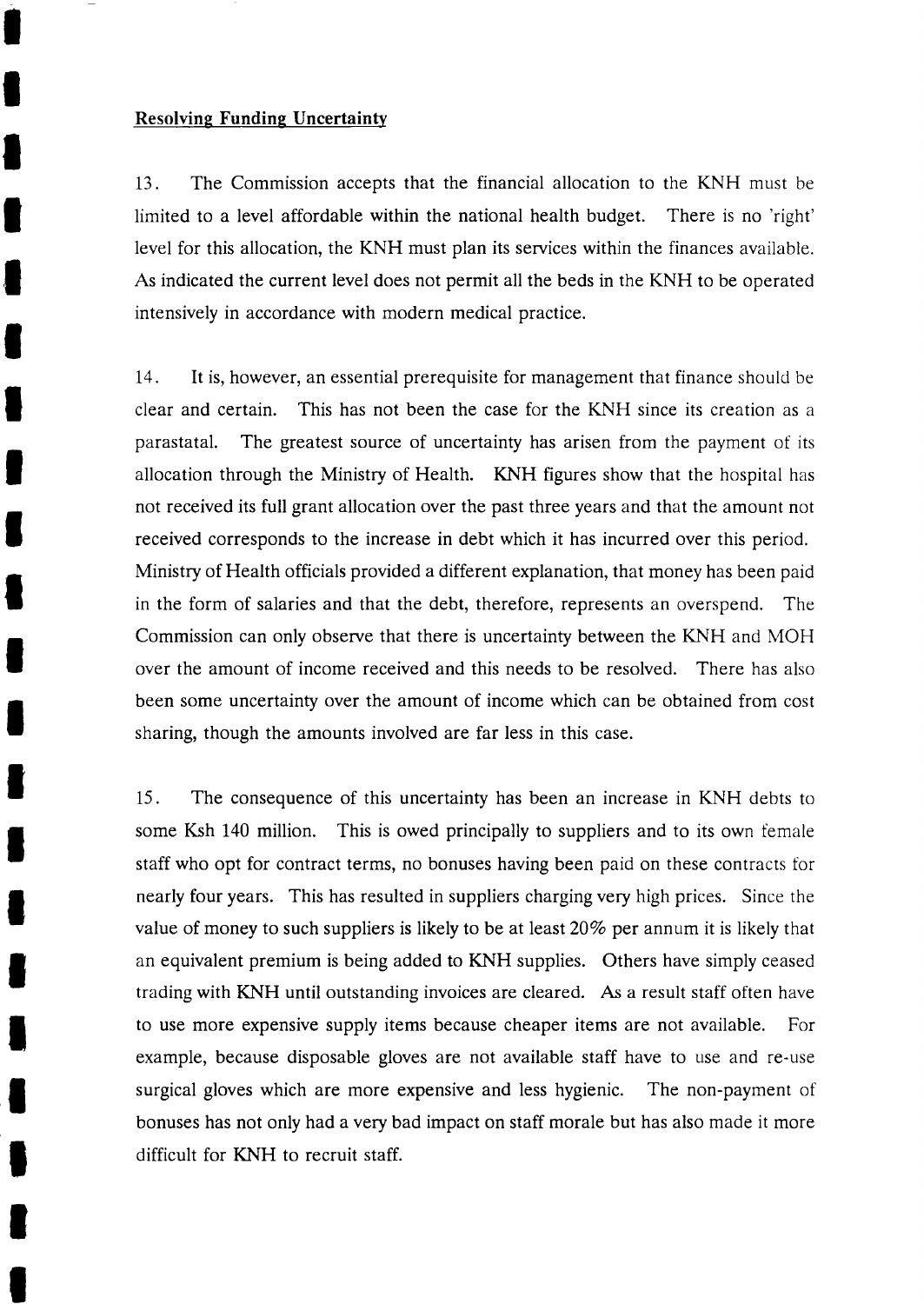#### Recommendations

I

I

l

I

l

I

I

T

I

I

T

l

I

I

I

**T** 

I

I

I

I

I

16. The most urgent requirement is to prepare a schedule of outstanding creditors and pay off the KNH debts of Ksh 140 million. This will immediately resolve some of the supplies difficulties which are a major cause of inefficiency in the hospital. However, in the short term it may also be necessary to offer short payment terms to suppliers in order to negotiate the level of discounts which KNH should expect to receive. At the same time it is essential to streamline supplier ordering procedures because current procedures take so long that in many cases the tender is no longer valid by the time the contract is placed. This weakens KNH's negotiating position.

17. In the future the financial allocation to the KNH should be agreed by the MOH with defined allocations for referral services for patients from Nairobi and from other hospitals in Kenya related to the numbers of patients to be treated. In addition there should be an allocation for local general hospital services. The allocations should be paid direct to KNH as a parastatal by Treasury.

18. Uncertainty has also arisen in past years as a result of epidemics. For example, an epidemic of meningitis caused a major increase in costs. One way of reducing this uncertainty would be to establish a national disaster fund which could be released in special circumstances.

19. The main way in which the KNH can expand the resources available for the practice of modern medicine and teaching is by extending the number of amenity beds. The current amenity ward operates well, has attractive rooms and highly qualified medical and nursing staff are available. At present only thirty four of the ninety six beds designated for amenity use are operated though there is a waiting list. Opening these beds must be accompanied by measures to extend the quality services available on the amenity floor. For this reason it will be important to ensure that the charges for amenity beds cover any additional costs incurred, this will still leave amenity beds much cheaper than any comparable private sector beds. One measure which would generate additional use of amenity beds would be to allow doctors to charge for their services and retain income provided they spend their own time on such services. This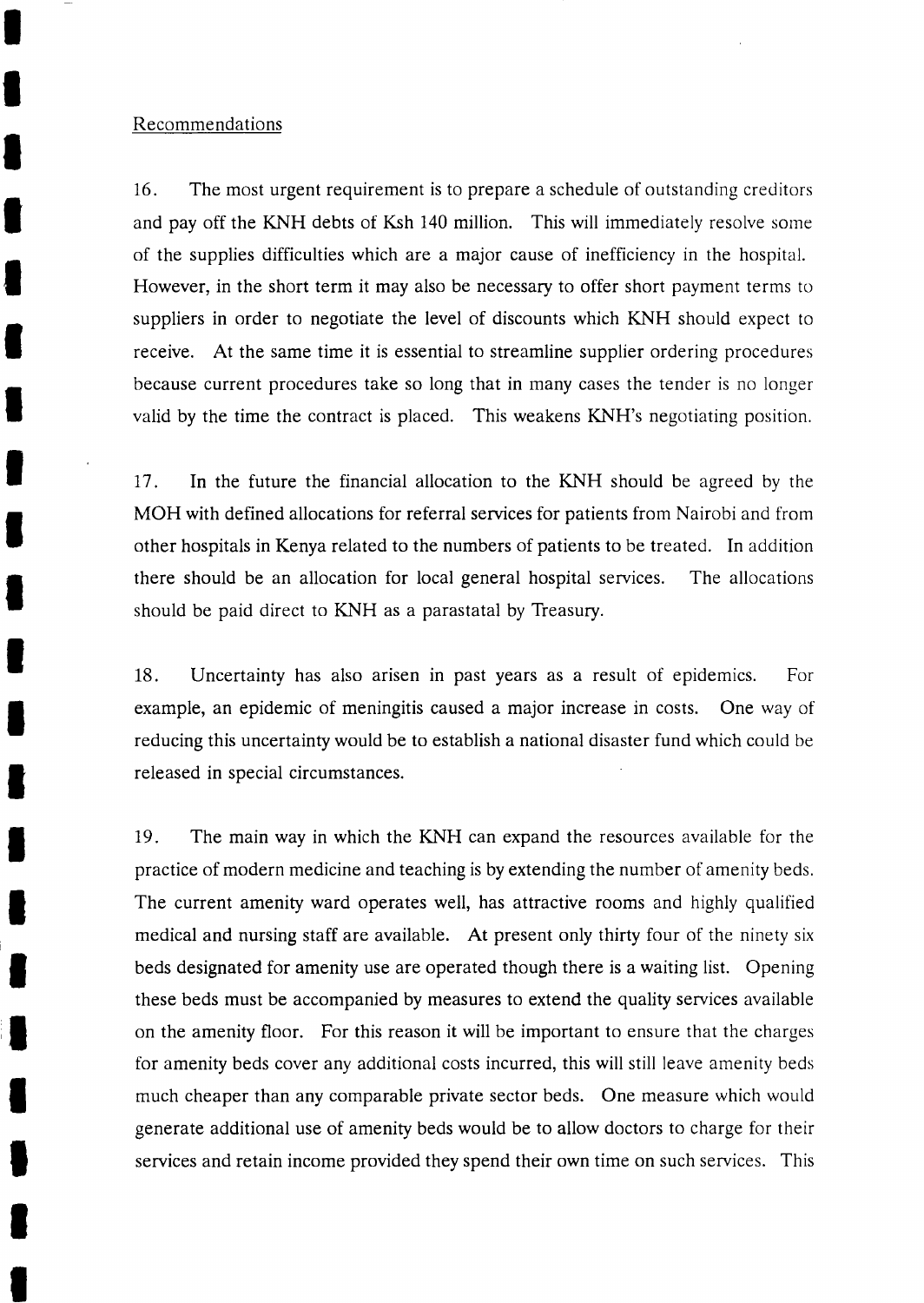would attract doctors to use ameniry beds and also to make use of the consulting rooms at the hospital which are currently planned.

20. Cost sharing for other services could also generate additional income, though it is recognised that such charges must be seen to be fair and value for money. The Commission took the view that the primary purpose of cost sharing was to ensure that services are used wisely and effectively. Proposals for introducing cost sharing together with recommended rates and cost control procedures have already been devloped but are not applied. At the time of the review it appeared that maternity service charges were actually higher at the Pumwani Hospital than at KNH. This created an incentive for mothers to use the KNH for simple births, and created overcrowded conditions, whereas the KNH's proper role is to provide for complex cases. Cost sharing at different levels for Nairobi City Commission services, casualty, local general hospital services and referral services should encourage a more appropriate use of services with referral to general hospital or specialist services only when necessary.

# Improving Effectiveness and Efficiency

I

I

l

T

I

I

t

I

I

I

I

I

I

t

I

I

I

I

I

I

I

21. The Commission noted that there was considerable scope to improve the effectiveness and efficiency of services and to reduce costs. An examination of operating lists suggest that considerable resources are currently being spent on cases for which treatment offers relatively low returns in terms of chances of recovery and quality of life. This sometimes seems to result from the fact that supplies are not available for the more benefical types of treatment. The proposed measure to introduce Quality Assurance will be helpful in establishing appropriate treatment protocols.

22. Efficiency can be greatly improved. It was noted that excluding obstetrics and gynaecology services, certain paediatric services and observation wards the average length of stay is over rwenty days. Properly managed with modern medical practice the average length of stay could be reduced to less than ten days.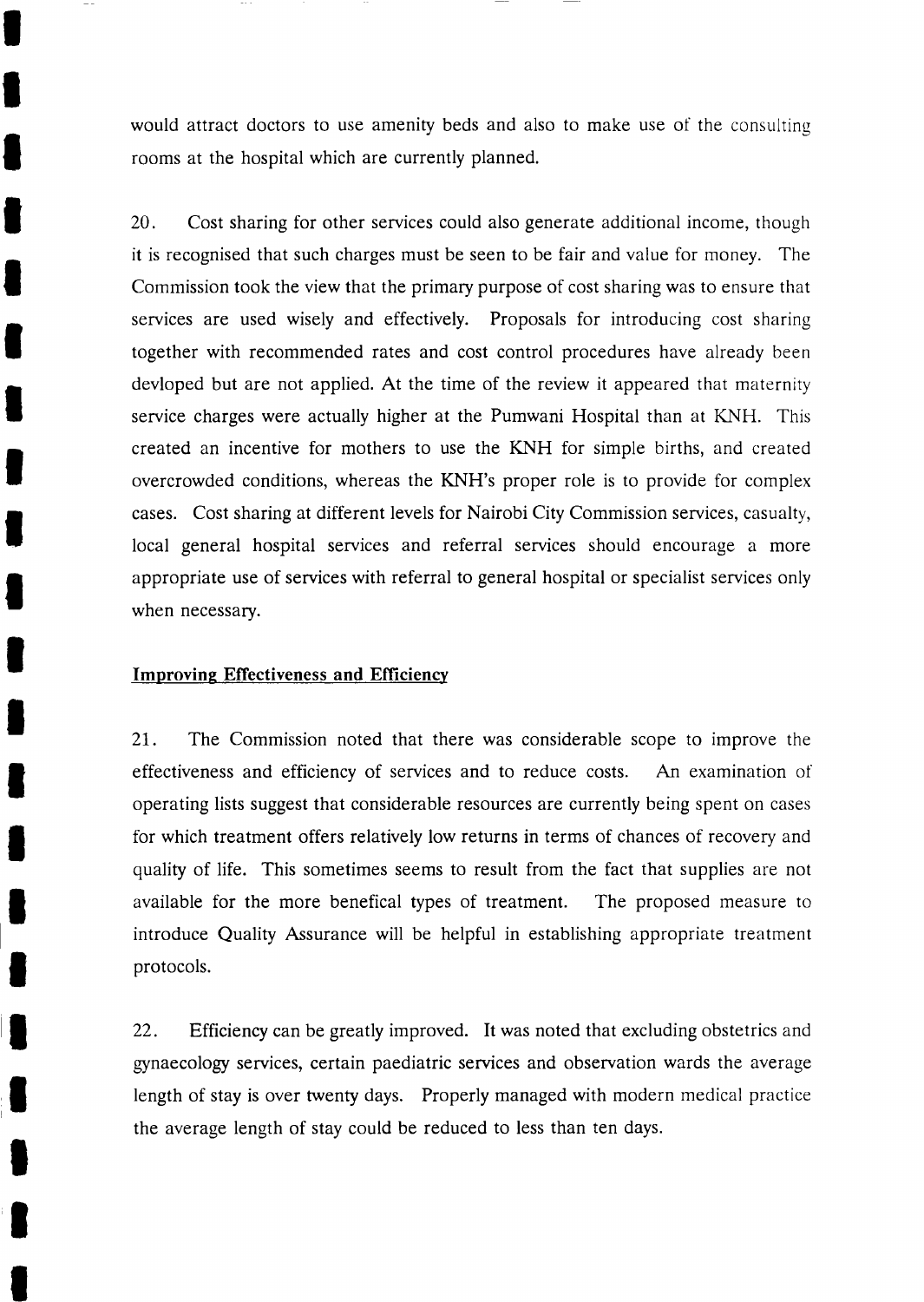23. It was also noted that a high number of planned operations are cancelled. This results in part from the lack of preparation of patients, otten caused by the inability to perform tests due to breakdown of equipment and lack of supplies. It was also noted that operating theatre sessions are cancelled due to lack of supplies or equipment failure in the theatres, for examples lack of surgical gloves and blood were major problems. On occasions sessions are cancelled due to the non-availability of medical staff. The main suite with twelve operating theatres achieves a workload that could be dealt with in about four fully equipped and well supplied operating theatres.

I

I

l

I

I

t

t

I

I

l

T

I

I

I

I

I

I

I

I

I

I

24. One reason for long lengths of stay and under use of theatre time was a failure to manage resources flexibly or to communicate. Thus, for example, some patients not ready for discharge following one ward round often had to wait until the doctor made a further round in the following week before they were discharged. Equally, while all hospitals find some operations have to be cancelled, it is often possible to rearrange sessions so that the patient can be operated on the following day. At the KNH the management of patients seemed very inflexible and staff were not informed before the session of possible cancellations. This made it difficult to be flexible in the use of theatre time and meant that patients often had to wait a week if a session was cancelled.

25. Savings could be made in the use of medical staff time. It appears that the KNH employs some 370 full-time medical staff in addition to the 200 academic staff at consultant level and some 50 staff in training with only 20 of these being interns. A comparable teaching hospital in the UK would expect to achieve a higher throughput of patients with about 100 whole time equivalent medical staff and academic consultants and 200 staff in training grades. This suggests that there is not enough work for the medical staff to do, which is one reason why many staff were obviously absent from the hospital. It also suggests an imbalance in the levels of medical staff time available.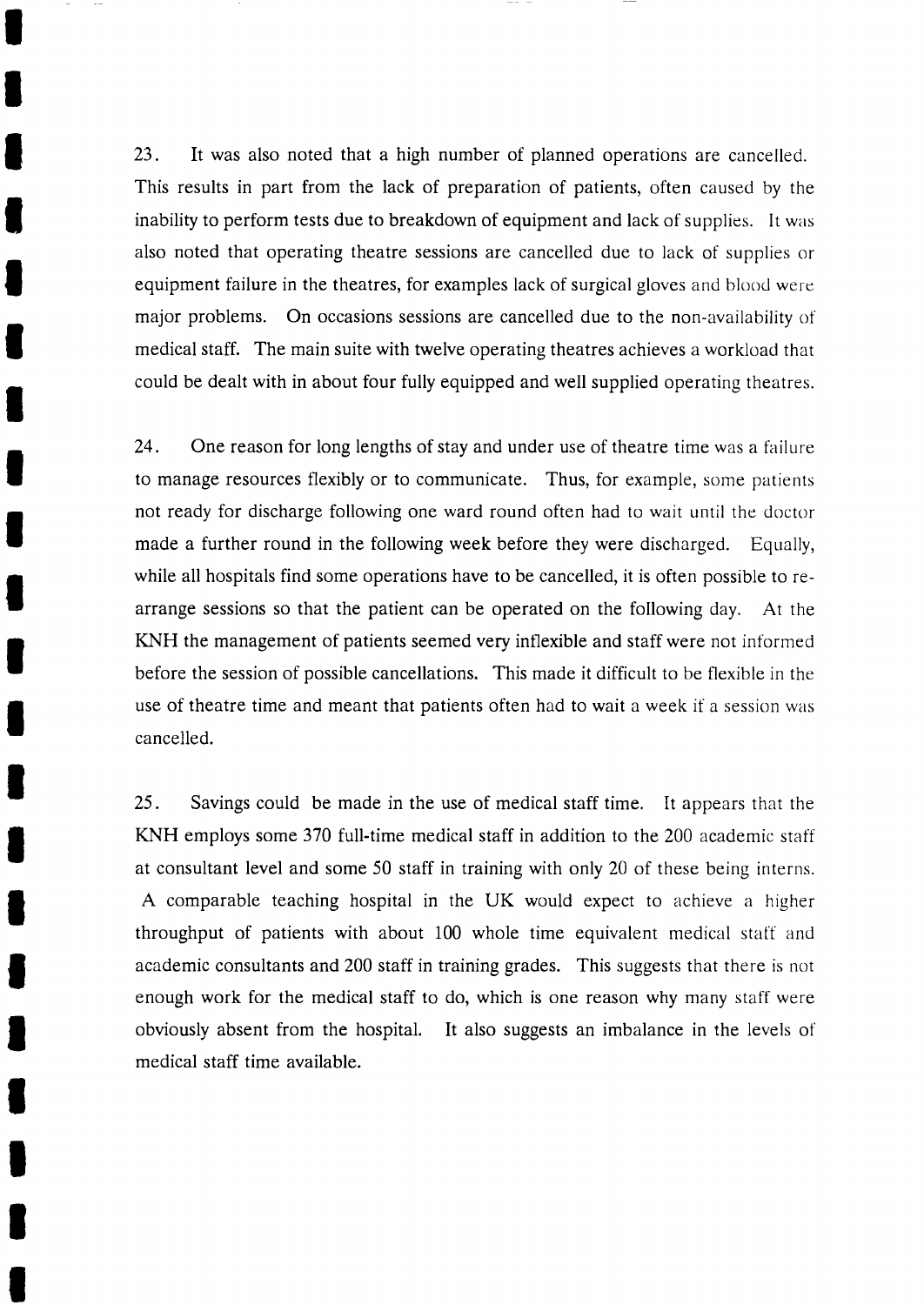#### Recommendations

I

I

T

I

t

T

I

I

I

I

I

t

I

I

I

T

I

I

I

I

26. It is recommended that the KNH should review staff requirements in each field and only contract for the amount and type of medical staff time required. This could be achieved by offering medical staff part time contracts for specified sessions. It is believed that this would be welcomed by some doctors as it would enable them to use their own time for private practice including use of the amenity beds at KNH. Alternatively the number of staff could be reduced by posting medical staff to other hospitals. Money saved by reducing staff time could be allocated to supplies.

<sup>27</sup>. Effectiveness can be improved by involving clinicians in planning services to ensure that treatments are provided which will provide most long term benefit to patients. The effectiveness of services could also be improved by greater use of day surgery and hostel accommodation. This would also improve the accessibility of services to patients from up-country. The introduction of clinical directorates will assist in strengthening clinical management, the Commission suggests that further steps should be taken to provide training and support in this field.

28. These measures could greatly increase the capacity of the KNH to treat patients within the resources available. However, improving throughput will add to to the cost of operating the KNH. Thus, it is not considered feasible to attempt to run all the beds at maximum throughput rates. Local general hospital services could be operated to good standards but using methods and lengths of stay typical of other general hospitals in Kenya.

# **Strengthening Management**

29. It was noted that there are high level plans for improving the performance of the hospital and in some areas the dedication of staff and their hard work were remarkable. However, between the high level direction and detailed operation there is a void. It appeared that in a great many areas no one was prepared to take charge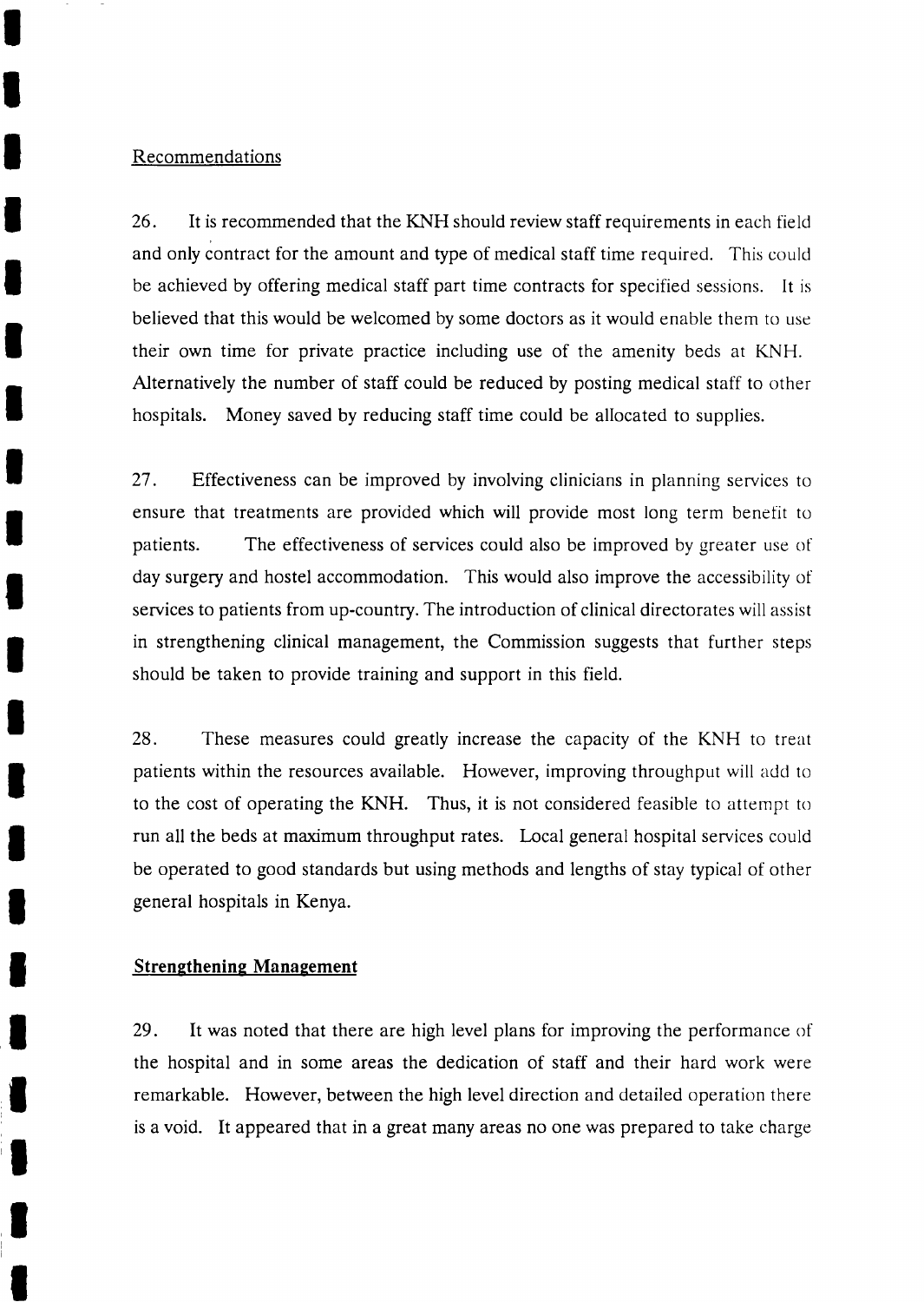and make things happen. This applies not only to administrative tields but also to the management of medical and technical staff.

30. The symptoms of lack of management were numerous. In virtually every department visited problems were pointed out that required urgent decisions yet no one at this level appeared to be responsible for taking action. Problems ranged from relatively simple issues such as the need to fix castors onto trolleys to major shortages of equipment and supplies. All such issues seemed to be referred up to the highest level before any action was taken. Few staff seemed to be prepared to take the initiative, foresee problems and try to solve difficulties before they became problems. For each problem there was an easy answer - nothing can be done because of lack of finance - but there was also a more difficult answer, with better management and clinical cooperation many of the problems could have been resolved.

31. Operational management of a modern hospital is a very complex field which has advanced rapidly in recent years as medicine has demanded more intensive use of resources. The KNH plans to introduce operational managers - the Deputy Director (Administration) and the Director (Clinical Services), plus head of clinical division who will also have responsibility for clinical operations and to introduce <sup>a</sup> finance officer and financial systems. While these developments are welcomed the KNH has a great deal to learn in this field. Training in hospital administration in Kenya has not been provided for some seven years and much has changed in this time. It will, therefore, be important to support this organisational change by the injection of management expertise and by continued training and support to accelerate development in this field.

#### Recommendations

I

I

l

I

l

T

I

T

I

I

T

I

I

l

I

T

I

I

I

T

l

32. The Commission considered a number of options for providing this acceleration. A contract could be drawn up specifying the input of experienced management staff, these might be obtained from public or private sector hospitals with English speaking managers. Various forms of twinning relationship are currently operated by many hospitals in the Middle East and Africa. It is considered most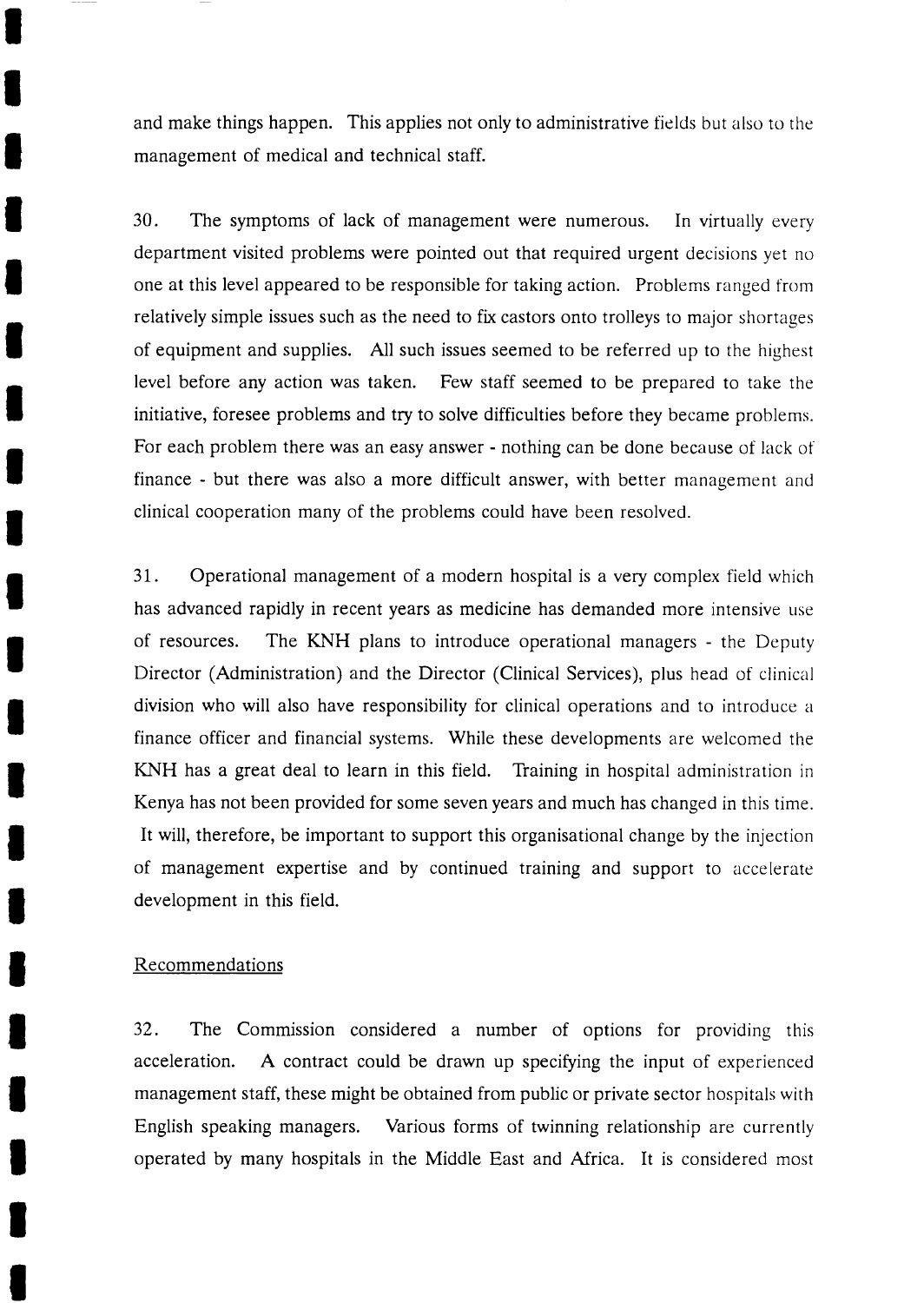desirable for the input to be in the form of a twinning relationship with a prestigious teaching hospital. This should provide not only for the input of management expertise but also for the exchange and training of Kenyan staff in the host country. This should feed into and support a long term management development programme at the KNH and should provide a model for the management of other hospitals in Kenya.

33. The terms of the contract should provide for the following:-

I

I

T

I

I

t

T

I

T

I

T

I

T

I

T

I

I

I

T

T

- to provide on a full time basis an experienced Operational Manager to act as a counterpart to the Deputy Director (Administration) and the Deputy Director (Clinical Services). This manager would identify performance improvement targets and implement them;
- to provide on a full time basis a qualified and experienced hospital accountant to support the Finance Manager (unless a qualified and experienced manager can be obtained through the existing programme of support funded by the World Bank).
- to provide for the part time input of other management staff of twelve months per year as follows:
	- a maintenance engineer to draw up contracts for the provision of maintenance services and to monitor performance;
	- a pathology laboratory manager to draw up a contract for pathology services and monitor performance;
	- a laundry manager to prepare a contract for laundry operation and monitor performance;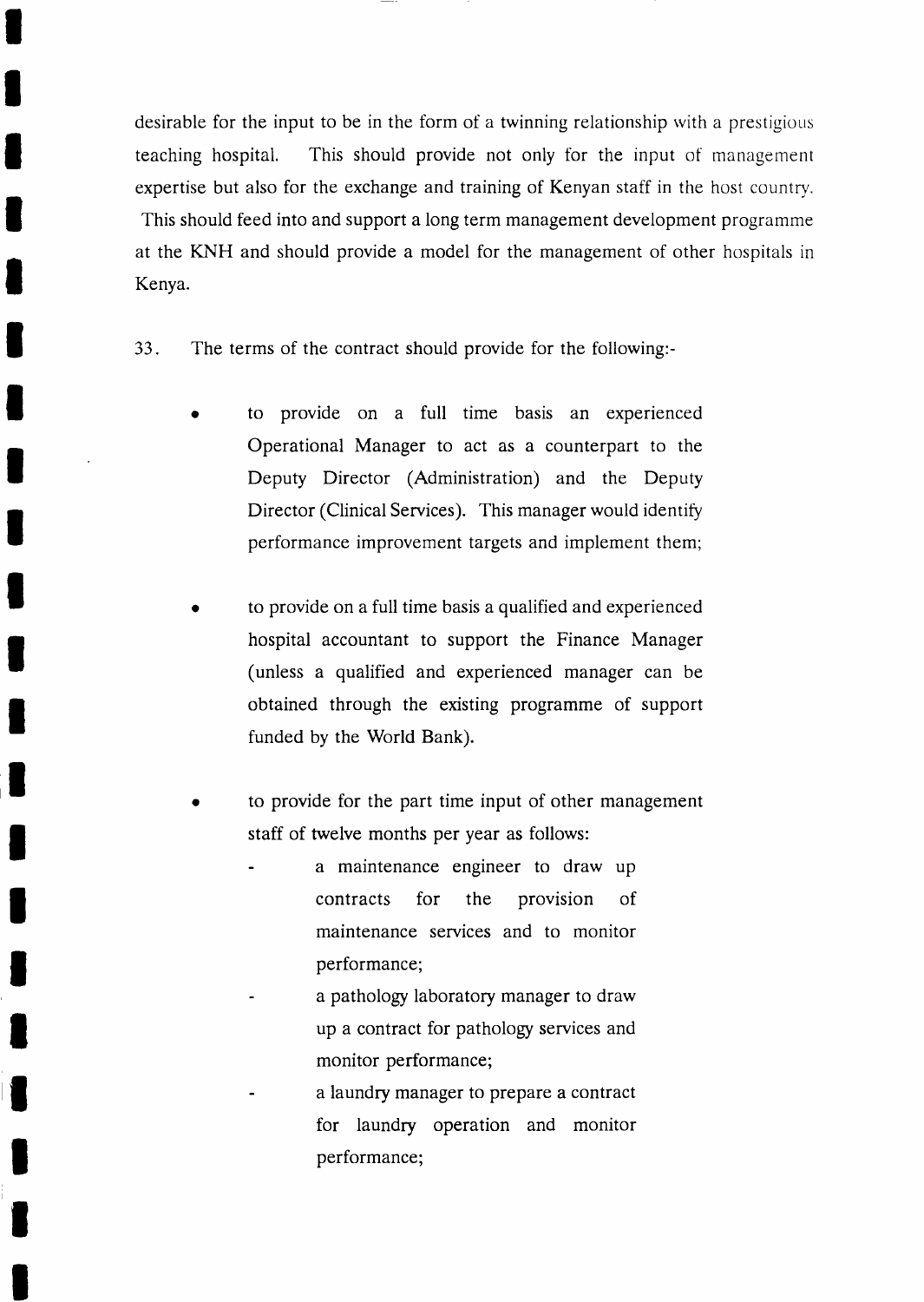a supplies manager to advise on the streamlining of supplies procedures and negotiations with suppliers; a medical advisor panel to advise on medical policy and to establish a joint programme of research into appropriate acute medical practice (this should be in conjunction with the proposed assistance with regard to quality assurance). This panel would consist of senior Kenyan and overseas medical experts.

I

I

I

T

l,

t

T

T

T

t

T

I

i<br>I

U

t

- to provide for secondment to the host country for relevant training and experience in substantive posts for
	- Deputy Director Administration 6 months.
	- Finance Manager 3 months.
- to build-up management, medical, research and teaching links.

<sup>I</sup>34. The contract should be for three years with annual renewal. In the first year the contract should specify tasks as above in subsequent years performance improvement targets should be specified. It is estimated that such a programme would cost in the region of  $£200,000 - 300,000$  sterling per year, for which aid funding should be sought. It is, however, possible that institutions would offer to meet these contract terms at a subsidised rate in view of the interest that many overseas institutions would have in establishing links with a leading teaching hospital in Africa.

<sup>I</sup>35. It is recommended that the Chief Executive of the twinning institution, who would be responsible for the contract, should report progress to the Executive Team of KNH and to the Board. In addition reports on progress and problems should be submitted to the Office of the President in order to ensure that pressure is maintained to achieve improvements in this vitally important institution.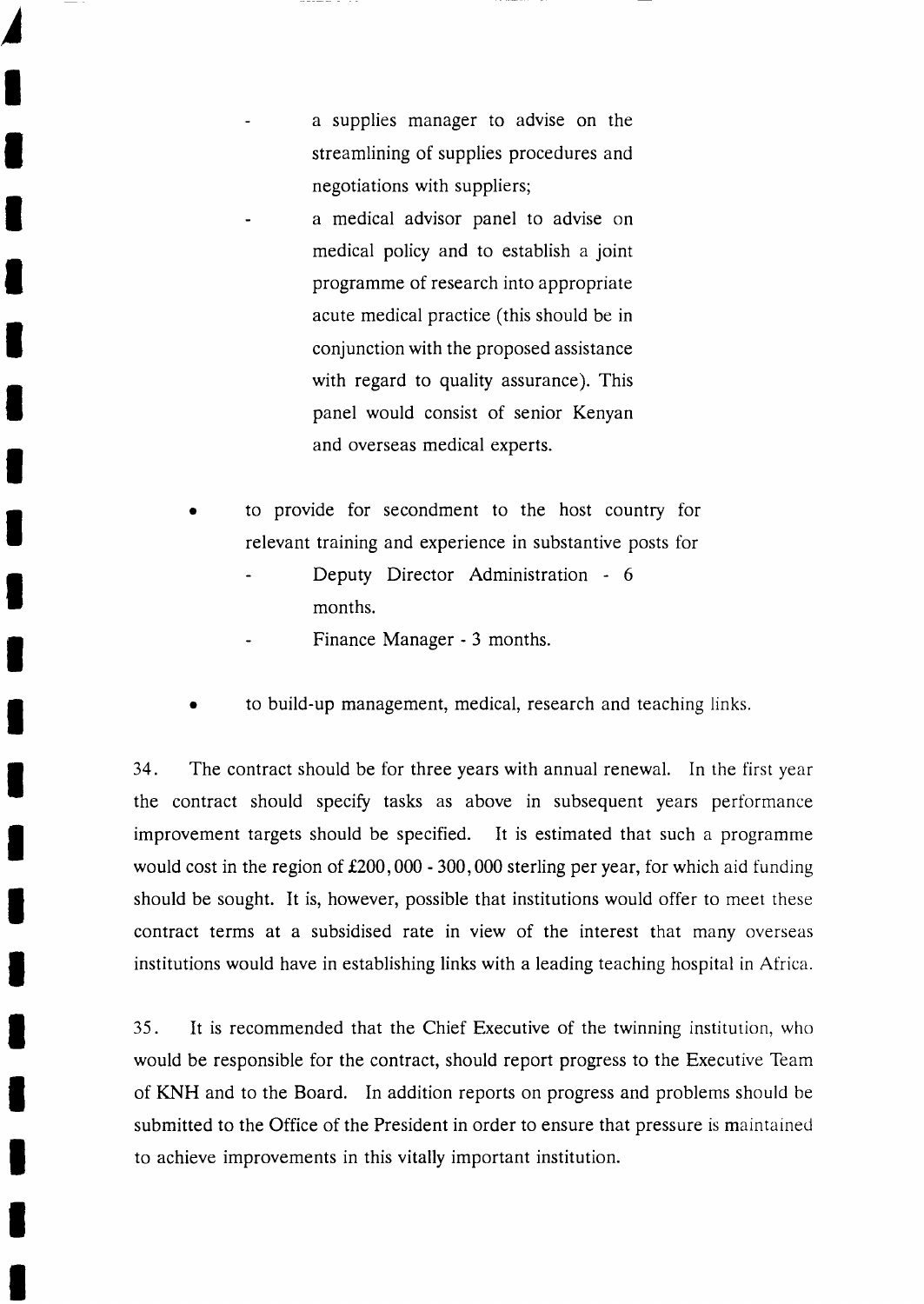36. It is suggested that to implement these proposals assistance should be sought from World Bank and USAID offices to refine the terms of reference and agree on sources of funding. Proposals could be sought from interested institutions and <sup>a</sup> selection could be made on the qualiry and cost effectiveness of the support otfered.

# Improving Maintenance and Laundry Services

37. Maintenance and laundry services are operating at a very low level of efficiency. Both these services are frequently provided under contract in other countries.

# Recommendations

I

t

l

I

l

T

t

T

T

I

I

I

I

I

I

I

I

I

I

T

I

38. Contracts for maintenance could be drawn up for most common areas. The provision of biomedical services is a possible exception. The laundry could easily be operated under contract terms. Once rehabilitated the laundry will have considerable spare capacity and the contractor could generate income from other sources. The contract should ensure that maintenance and replacement of laundry equipment is the responsibility of the contractor.

# Improving the Management of Pathology Services

39. The pathology laboratories currently provide a very limited service. While there are extensive laboratories and large numbers of staff the number of machines which are functional is small and a shortage of reagents further limits the number of tests which can be carried out. There is an urgent need to improve the quality of pathology services since this is a major cause of inefficiency for the hospital as <sup>a</sup> whole.

# Recommendations

40. The options for improving services include putting all tests out to private laboratories under contract. However, this option would limit teaching opportunities at KNH. It would, therefore, be preferable to establish a management contact for the operation of the pathology laboratories at KNH. The contract should detine the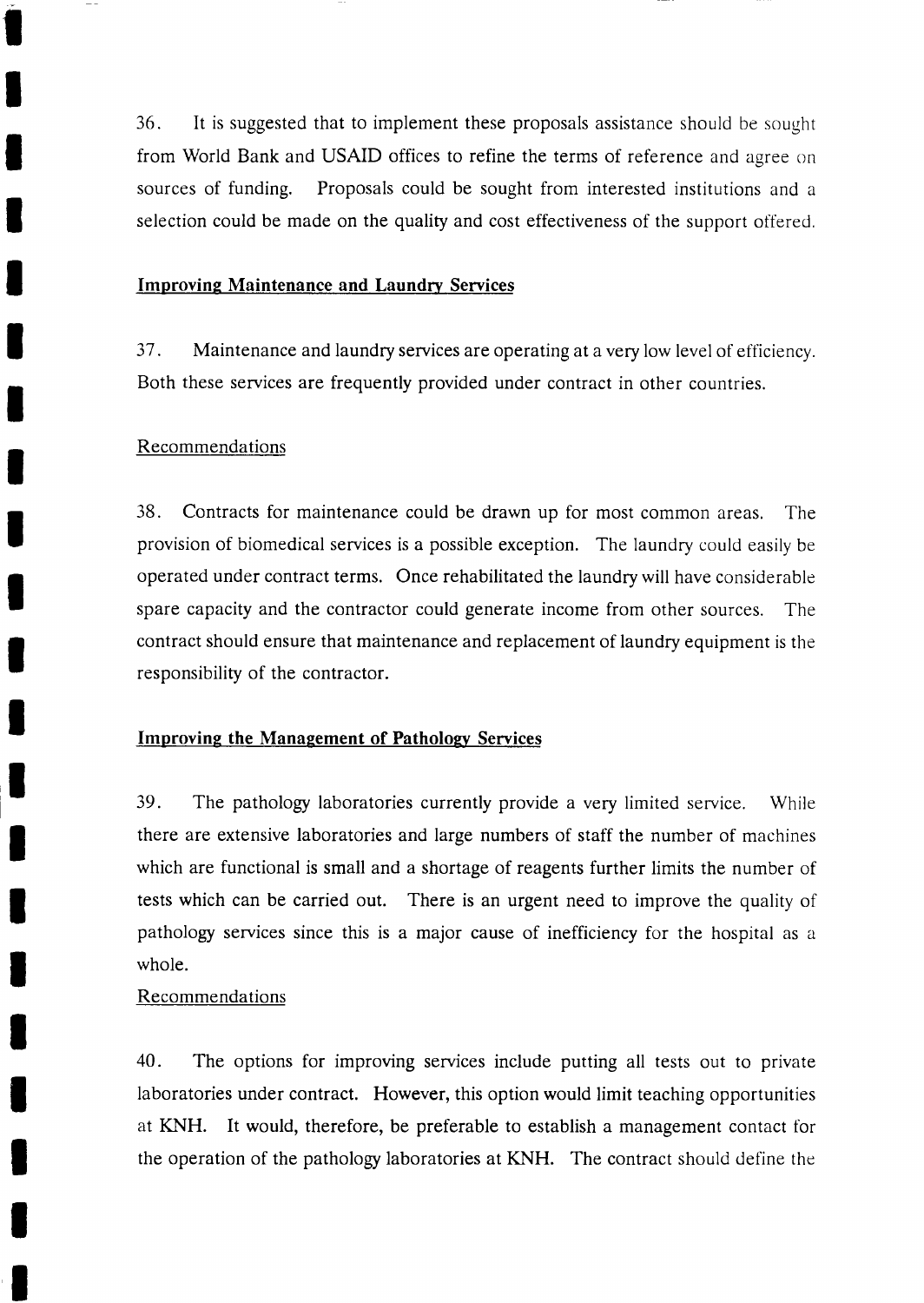services to be provided and the teaching commitments required. Bids for operating the service should be evaluated on the basis of quality and cost effectiveness. The performance of the contractor should be monitored closely and if necessary the contract should be re-let.

## Buildins Staff Morale and Discipline

4I. It is important to record that the overall impression gained by the Commission was of a hospital with a remarkable number of skilled and dedicated statf. They carry out their work under extremely difficult circumstances and deserve the opportunity to practice high standards of medicine. To achieve this they require the support of highly skilled managers. At present there is a widespread feeling that they do not have this support. Staff morale and discipline is at a very low ebb in the KNH.

## Recommendations

,l

l

T

I

T

I

T

T

T

I

I

I

T

I

T

I

I

I

I

T

I

42. Morale will be improved by paying bonuses which are owed and by providing opportunities for private practice in amenity beds. Another step which would have a significant impact on morale would be to resolve the shortage of disposable and surgical gloves which, given the prevalence of dangerous infection, is a serious health hazard for staff. A re-painting programme would also be a very welcome symbol of a new start for the KNH.

43. Alongside these measures steps need to be taken to improve discipline. These should include measures to ensure that staff attend the KNH for their contracted hours and that tasks and duties are performed to the standard required. Nursing managers, clinical heads of division and other supervisors need to lead by example as well as maintaining time keeping and standards. Practices such as queue jumping, illicit demands for payment and theft of hospital supplies which were widely reported need to be eliminated by audit procedures, spot checks and disciplinary methods.